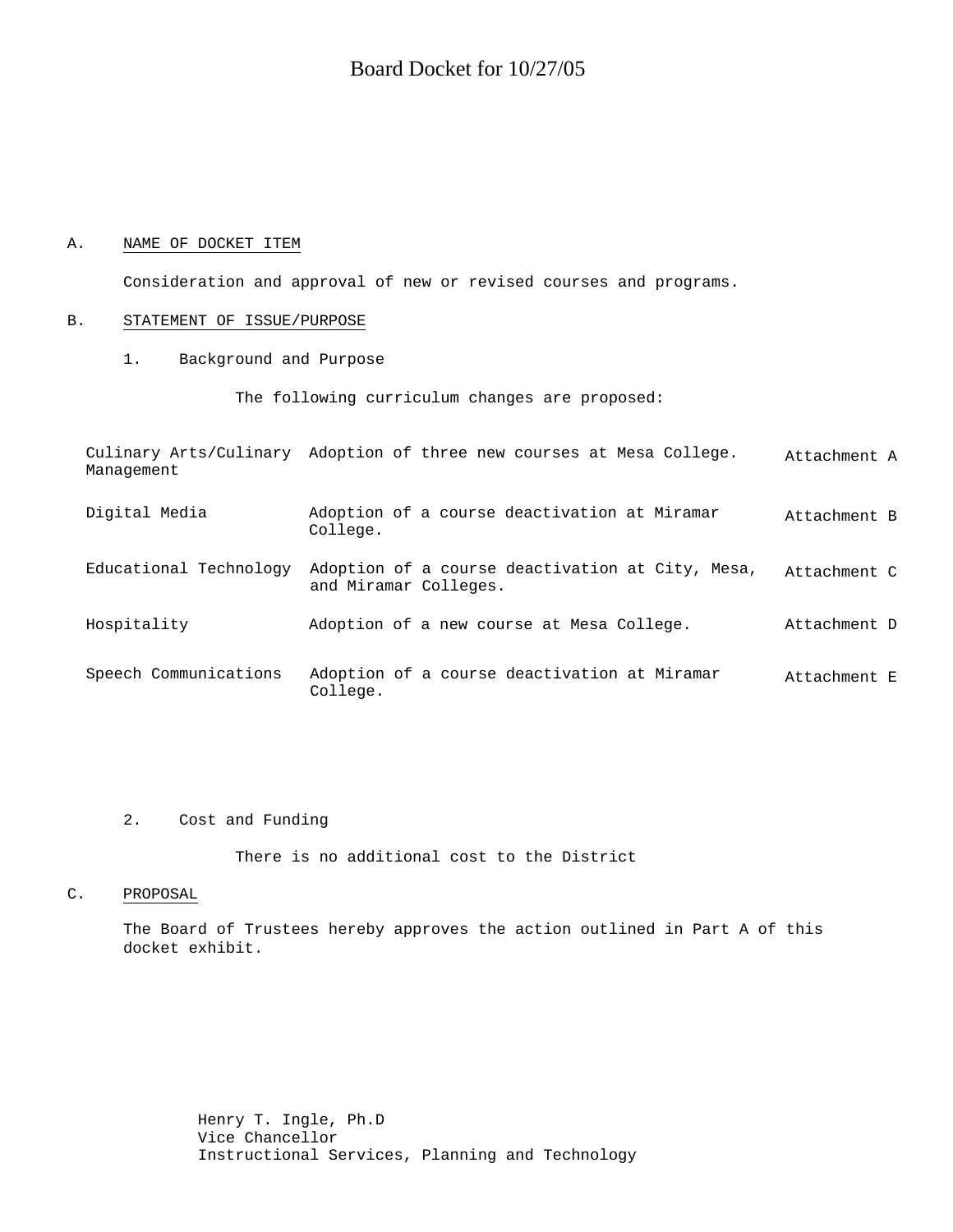Adoption of three new courses at Mesa College.

Proposed courses at Mesa College:

#### **OMIT-NOT APPROVED, BOARD DOCKET WILL BE AMENDED ON 12/08/05.**

#### **111 Fundamentals of Cooking & Service for Non-Majors**

## **6 hours lab, 2 units Grade Only**

*Advisory:* ENGL 042 & ENGL 043 & MATH 032, each with a grade of "C" or better, or equivalent or Assessment Skill Levels R4/W4/M20; and completion of or concurrent enrollment in HOSP 101 with a grade of "C" or better, or equivalent. *Limitation on Enrollment:* This course is not open to students with previous credit for CACM 110 (formerly FOOD 110).

This is an introductory course in the practical applications of cooking techniques, dining room service, and restaurant operations, including safety, sanitation, flow of goods, and industry trends. This course is designed for students interested in pursuing a certificate or degree in hospitality management, or others who maintain an interest. It is not for Culinary Arts/Culinary Management certificate or degree students. Through lab sessions, this course provides opportunity for students to gain hands-on experience in preparing meals by following and modifying recipes by using the knowledge gained through the course. (FT) Associate Degree Credit & transfer to CSU and/or private colleges and universities.

#### **150 Cultural Foods**

## **3 hours lecture, 3 units Grade Only**

*Advisory:* ENGL 051 & ENGL 056, each with a grade of "C" or better, or equivalent or Assessment Skill Levels W5/R5; and completion of or concurrent enrollment in HOSP 101 with a grade of "C" or better, or equivalent.

This course examines the regional, ethnic, cultural, religious, historical and social influences on food patterns and cuisine, as well as how food is viewed as an expression of cultural diversity.

Traditional foods of geographic areas and cultures, geographic factors in food availability, global food issues, dietary habits, religious influences and an overview of nutritional problems of ethnic groups are discussed and assessed. Connection is drawn between major historical

events and how and why these events affected and defined the culinary traditions of different societies. Also presented are sanitation and safety practices, equipment and utensils, and applications to the food industry. This course is for students interested in a career in culinary, hospitality and tourism management, and those with an interest in ethnic cuisine. (FT) Associate Degree Credit & transfer to CSU and/or private colleges and universities.

# **211 Advanced Baking and Pastry**

 **9 hours lab, 3 units Grade Only** 

*Prerequisite:* CACM 210 with a grade of "C" or better, or equivalent.

This course builds on the skills and knowledge gained in baking and pastry and familiarizes the student with advanced baking theories and techniques. Students are introduced to a variety of essential ingredients necessary to the professional pastry chef, as well as current trends in equipment. The techniques of sugar cooking and the handling of chocolate are also discussed. Special importance is placed on the following methods: folding, rolling, piping, and decorating of dessert plates. Emphasis is on the safe handling of foods and the production of high quality, handcrafted desserts for retail and commercial bakeries. This course is designed for students interested advanced baking and pastry techniques in culinary arts/culinary management. (FT) Associate Degree Credit & transfer to CSU and/or private colleges and universities.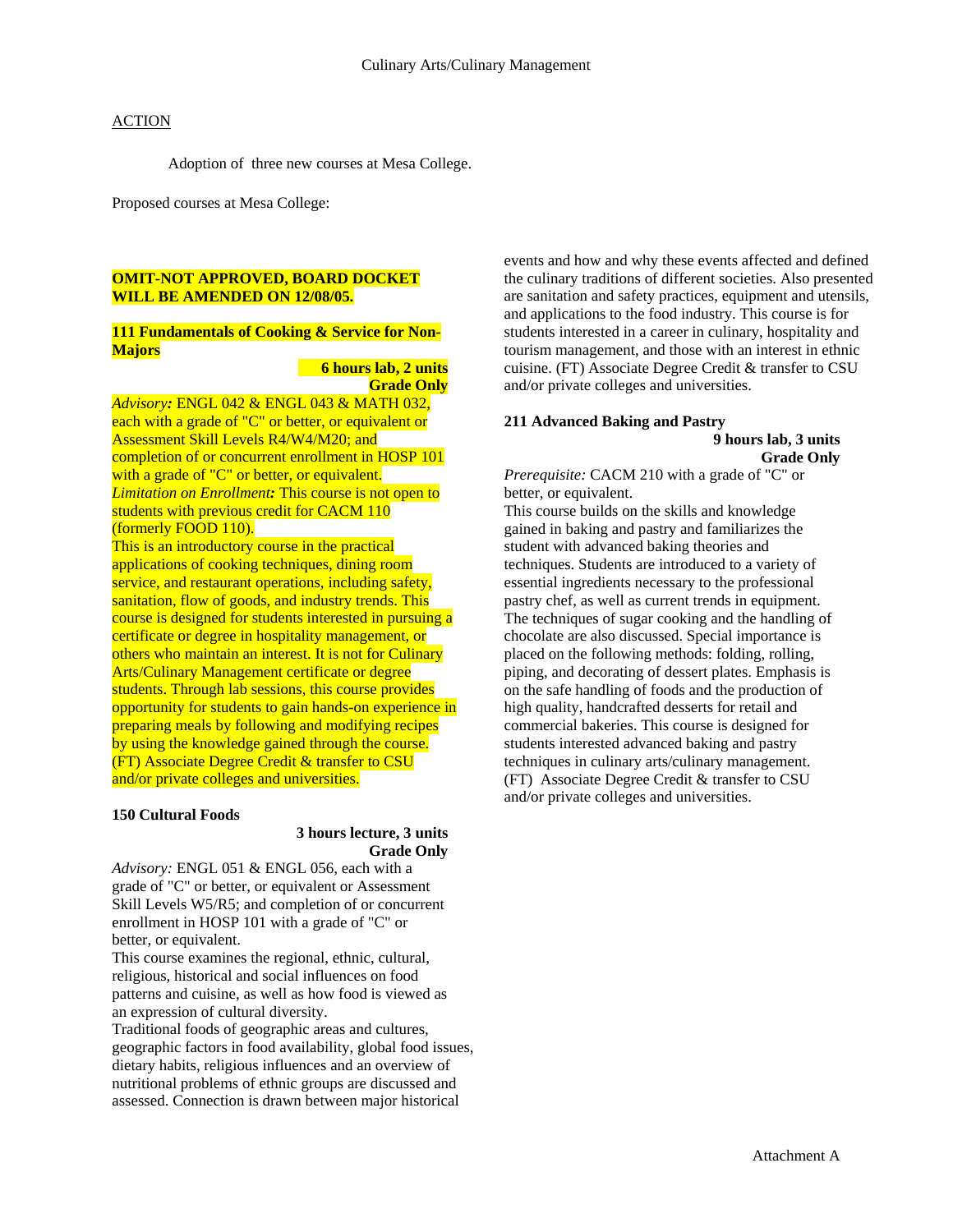Adoption of a course deactivation at Miramar College.

Proposed course deactivation at Miramar College:

## **120A Web Page Design I 1.5 hours lecture, 1.5 hours lab, 2 units Letter Grade or Credit/No Credit Option**

*Advisory:* ARTF 150A and ARTF 150B each with a grade of "C" or better, or equivalent. This is an introduction to basic web page development with an emphasis on information design and graphic design strategies necessary for the creation of successful user interfaces. The course teaches the use of Macromedia's Dreamweaver and Flash software for the

construction of web sites. Topics include; preparing images for the web, page layout, storyboarding and working with type and color. (FT) Associate Degree Credit & transfer to CSU and/or private colleges and universities.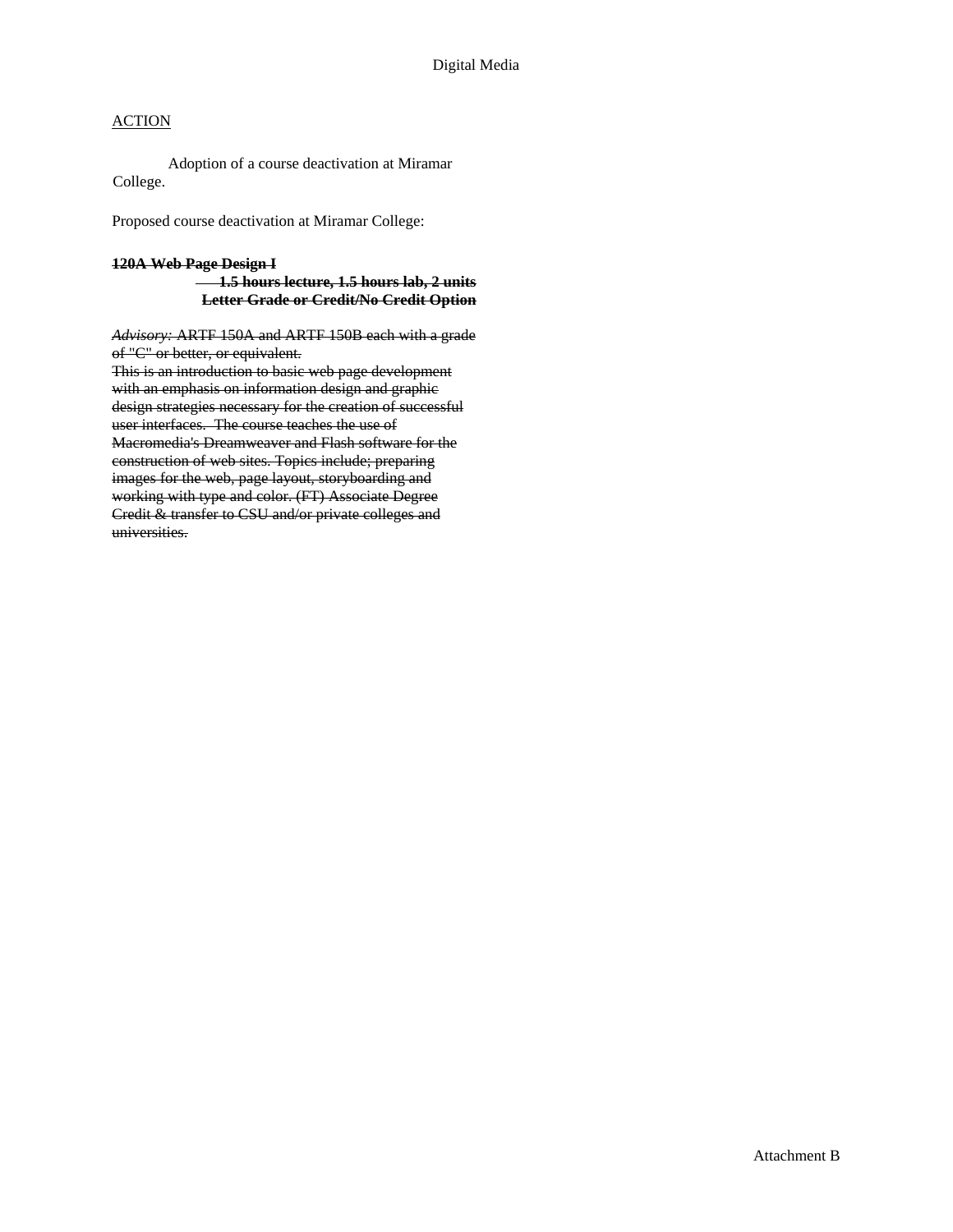Adoption of a course deactivation at City, Mesa, and Miramar Colleges.

Proposed course deactivation at City, Mesa, and Miramar Colleges:

#### **199 Introduction to Educational Technology 1.5 hours lecture, 1.5 hours lab, 2 units Grade Only**

*Advisory:* CBTE 101 and ENGL 051 & ENGL 056, each with a grade of "C" or better, or equivalent with a grade of "C" or better, or equivalent or Assessment Skill Levels W5/ R5.

This course is intended for students participating in the Liberal Studies Blended Teacher Education Program and for students considering teaching as a profession. The curriculum is designed to introduce basic computer skills and terminology in the context of Teacher Education. Basic competencies required for meeting the Educational Technology standards required for teachers are addressed in the curriculum. (FT) Associate Degree Credit & transfer to CSU and/or private colleges and universities.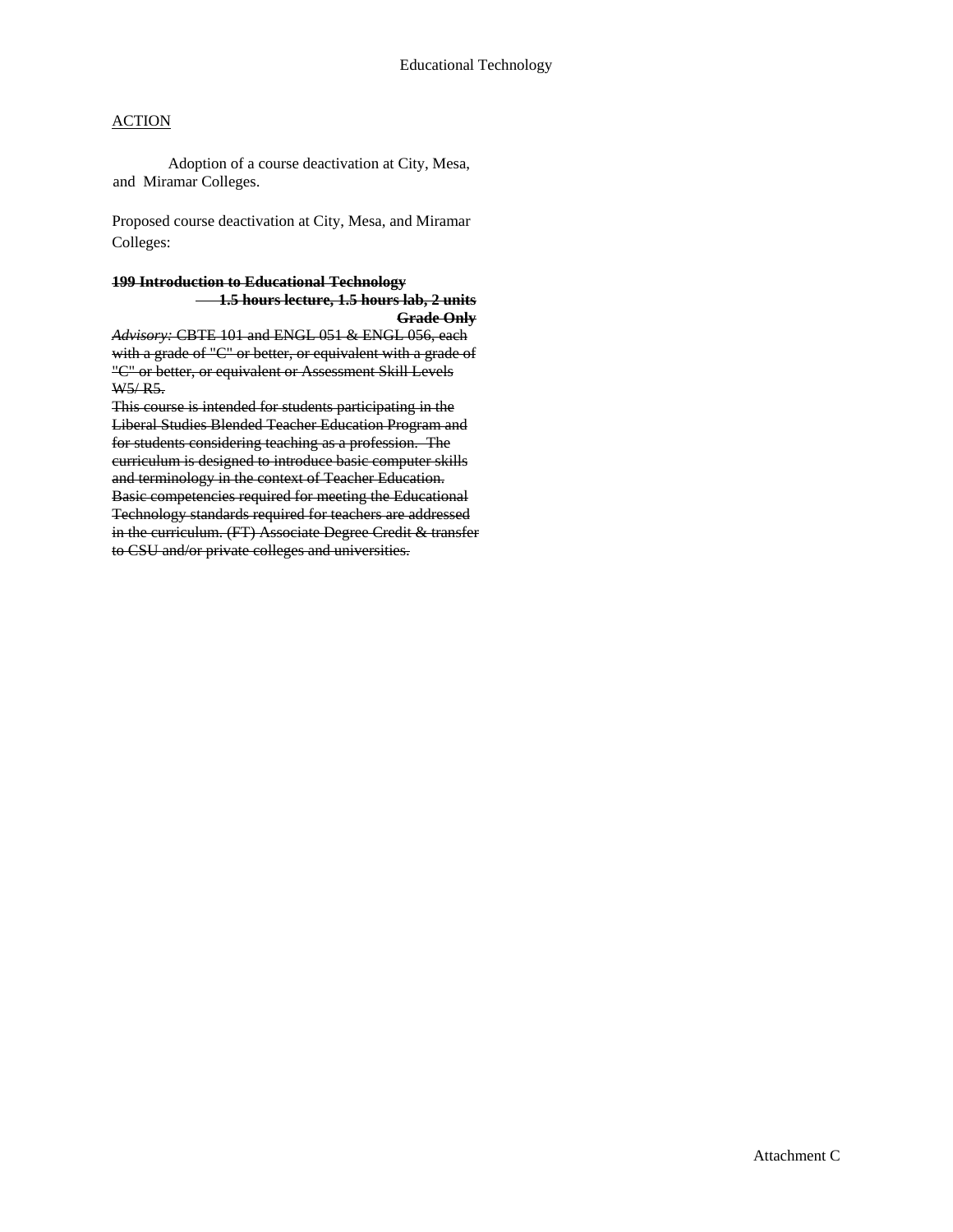Adoption of a new course at Mesa College.

Proposed new course at Mesa College:

#### **101 Introduction to Hospitality & Tourism 3 hours lecture, 3 units Grade Only**

*Advisory*: ENGL 042 & ENGL 043, each with a grade of "C" or better, or equivalent or Assessment Skill Level R4/W4. Completion of or concurrent enrollment in CACM 101 (formerly FOOD 107) with a grade of "C" or better, or equivalent.

This introductory course addresses a general overview and analyses of linkages between segments of the hospitality industry, including: history, career opportunities and service ethics, lodging products and service levels, travel and tourism, food and beverage throughout the industry segments, managed services, clubs, casinos, leisure and recreation, convention centers and meeting and event planning. The course touches on concerns related to health, safety, liability, the environment, technology, and globalization that are interrelated with the hospitality industry. Exploration of all aspects of the multifaceted hospitality and tourism industries are emphasized, including trends future projection and employment opportunities. This overview course is designed for students interested in the hospitality industry. (FT) Associate Degree Credit & transfer to CSU and/or private colleges and universities.